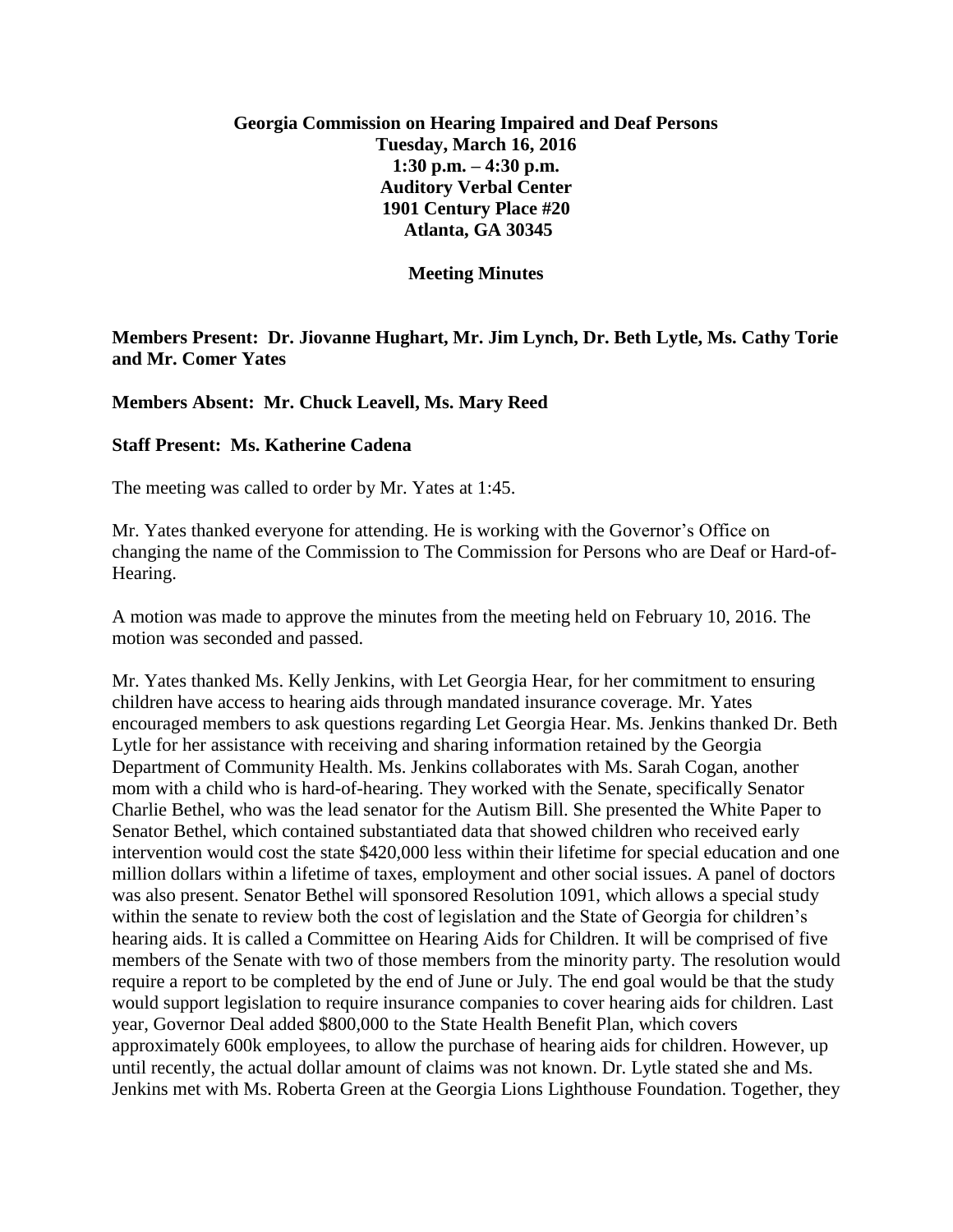want to form a work group to discuss ideas to reach families not impacted by legislation who need hearing aids. A motion passed to contact Senator Bethel's office to express support of the resolution for a study committee.

Ms. Cheryl Williams with the Georgia Department of Community Health, State Health Benefit Plan (SHBP) gave the Commission an overview of the hearing aid program. They spent \$115K from January through November 2015. Fifty-six children accessed the benefit. Sixty-eight percent didn't cap at the \$3000 limit. The \$3000 benefit does not include the fitting. They are allowed a hearing aid every five years, however, if they did not use the full \$3,000 then the remainder is available for them to use during that five year period. Debbie Brilling, with the Auditory Verbal Center stated Medicaid allows for new hearing aids every three years and reimburses \$1,268 per aid. Ms. Williams stated that there is not a limit on the number of children who can access the benefit, only on the amount that will be reimbursed during a five year time period. In 2014, approximately 48 children accessed the benefit. Dr. Lytle stated that in 2015, SHBP members aged 0-18 was 121,286. Sixty-four patients accessed the hearing aid coverage benefit. Dr. Stacey Tucci from Georgia Pathway to Literacy stated that 150-250 children born in Georgia each year are identified with hearing loss. Ms. Brilling said Medicaid allows for \$1268 per aid and an automatic three year warranty against loss of damage. Ear molds are covered as well. Ms. Williams stated the SHBP is self-funded. Premiums and costs that are paid by the employers and members are put into a bucket of funds and those funds are allotted and allowed. If there are additional funds, like the \$800,000 that was earmarked, they would be added. The money comes from premiums paid in and member contributions. The \$800,000 is not capped, it is a supplement and represents the increase. If the Commission wants the SHBP to consider offering the hearing aids every three years, instead of five, it would take a legislative change.

Dr. Tucci stated there is not a population density map of children who have been identified with hearing loss. Ms. Williams stated only around 20 children accessed the benefit of cochlear implants in 2015, but it is covered as a standard item and there's no limit on that. There is no census on the number of implants done in Georgia per year. Ms. Williams explained the different plans and the deductibles for each plan.

Ms. Roberta Green spoke on behalf of the Georgia Lions Lighthouse Foundation, GLLF. All members received packets with information, including the annual report and services offered. GLLF was originally founded to provide vision surgeries for children. In 2007, the GLLF started the hearing aid program. The program is funded in part by the Public Service Commission, PSC. From this year to date, they have serviced 1,493 persons. Funding for the adult hearing aid program is at \$450 per month. Because that's not enough to cover the costs associated with the program, they have sought funding through other avenues, such as grants and individual donations. The gap is increasing on the adult program. When the pediatric program started, the goal was to service 100 children. The first year, fifty children received hearing aids. Fourteen couldn't provide the co-pay, but GLLF waived the payments. The cap on hearing aids in the program is \$3,240 for children. The reimbursement rate is \$450 for adults and the provider (audiologist) receives \$175. There is a large inequity in the adult v. child program. The money comes from an .11 cent tax from each land line telephone. That money is given to the PSC and the PSC, in turn, gives GLLF a portion of that to provide hearing services for Georgians. To fund the pediatric program, GLLF went to PSC and asked them to increase the penny tax. At this time,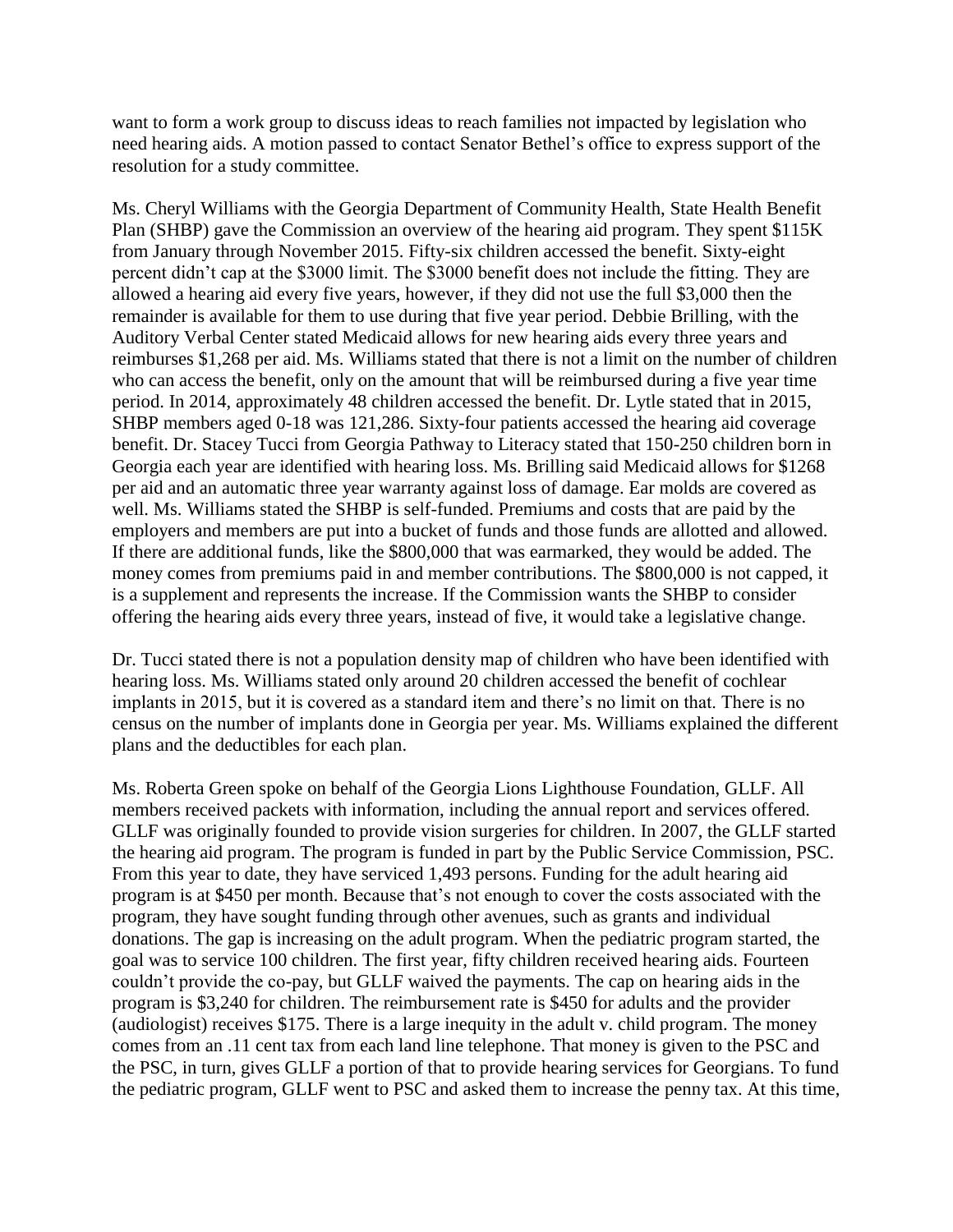PSC does not have an interest to increase the funding for the adult program. The pediatric hearing providers are reimbursed \$1,800. There is a great need to increase the funding so that the GLLF can provide services to the adult population in Georgia. GLLF is working with hearing aid manufacturers for negotiated rates.

A discussion ensued regarding Medicaid and Peach Care and other costs associated with hearing loss, such as auditory verbal therapy, speech therapy, occupational therapy, FM systems, etc. Medicaid fraud was also discussed. The Commission discussed ideas for outreach regarding both the GLLF and SHBP hearing aid programs. Hearing loss is an urgency.

Dr. Tucci discussed Georgia Pathway to Language and Literacy. Every child in Georgia who is deaf or hard-of-hearing will be on a trajectory to read proficiency by the third grade by 2020. Dr. Tucci gave a brief introduction of herself and the project. Researchers say that a reading brain is not born, but it is built through transactions starting in the last trimester of pregnancy and the first eight years of life. Dr. Tucci reviewed the strategic plan for Pathway. She discussed the 100 Babies Project, a collaboration with the Georgia Department of Public Health, DPH, and Dr. Brenda Fitzgerald, Commissioner for DPH. The 100 Babies Project is a birth to literacy plan. It outlines the steps of action and transactions that need to happen for children who are born in Georgia with hearing loss in order for them to be on grade level reading at third grade. The program is about language, without regard to modality. Adults need to change behaviors or access information or build capacity. The Better Brains for Babies initiative, also out of DPH, was discussed. Atlanta and the rest of Georgia and resources allocated across the state were discussed. The health disparities and general access disparities between children who are deaf and/or hard-of-hearing and those who are hearing is large. Georgia children who can hear still only have a one in five chance of being literate. Variability in outcomes is determined by socioeconomic status. The book: 30 Million Words by Dana Suskind was discussed. The Commission is invited to a program at the Speech School on April 14. The speaker is a public policy leader and expert on early brain development in babies. Pathway is working on a pilot in South Georgia through a collaboration with Children's Healthcare of Atlanta, CHOA. They are also working with the Marcus Center on tele therapy and tele coaching practices. Pathway created a Medicaid White Paper.

Dr. Hermanns was not present for the meeting, but Commission members were given a copy of the PowerPoint regarding the pilot program for texting for follow-up for babies who did not pass the EHDI screening. In summary, texting parents is effective in having them schedule follow-up appointments from newborn hearing screenings. It is significantly different by districts and payment source, but not by race. Children on Medicaid had the highest percentage of not completing follow-up after texting.

Dr. Hughart discussed Adopt-A-Band. She's awaiting a petition and a letter to the independent schools will be the first action.

There were no updates on Looping, but Mr. Lynch plans to meet with the other interested persons within the next three weeks.

Ms. Torie will contact Ms. Greene with GLLF to discuss next steps.